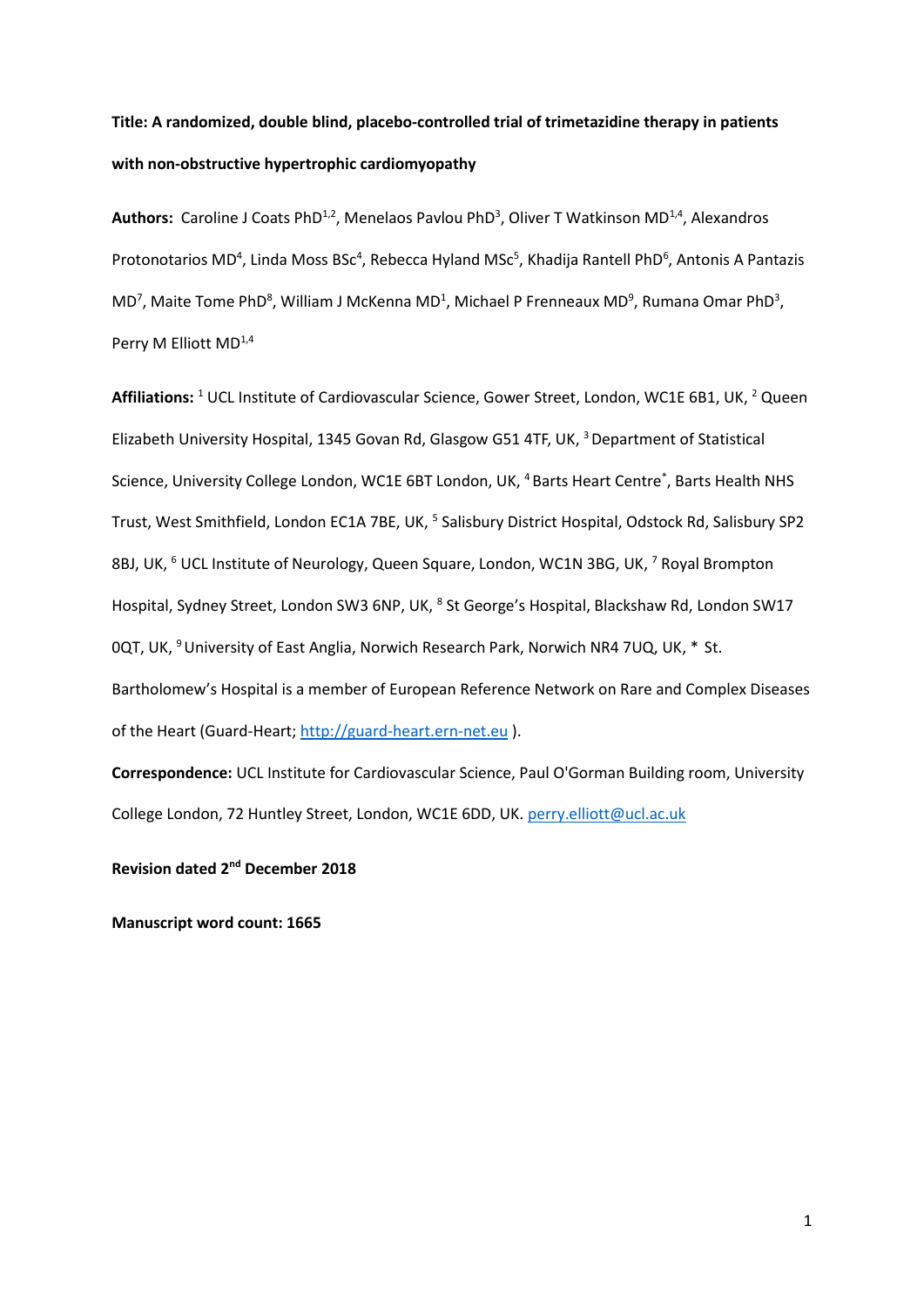# **KEY POINTS**

**Question:** Does trimetazidine improve exercise capacity in hypertrophic cardiomyopathy?

**Findings:** this single center, randomized, placebo-controlled, double-blind clinical trial found oxygen

consumption at peak exercise was not improved by 3 months of oral trimetazidine therapy.

**Meaning:** In spite of early promise, metabolic modulators have limited application in HCM.

# **TWEET (71 characters)**

Trimetazidine does not improve exercise capacity in non-obstructive HCM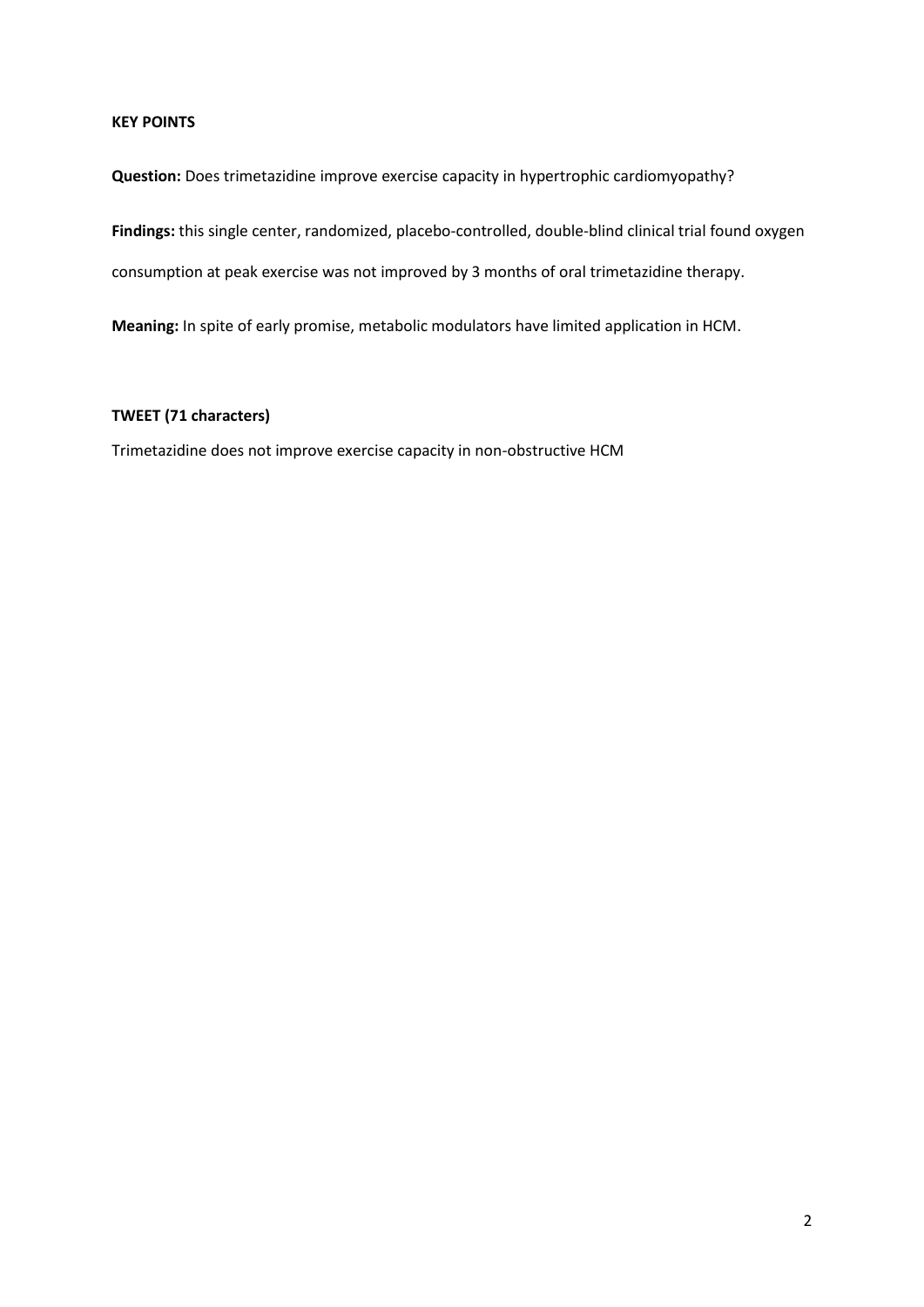#### **ABSTRACT**

**Importance:** Hypertrophic cardiomyopathy (HCM) causes limiting symptoms, mediated partly via inefficient myocardial energy utilisation. Inhibitors of myocardial fatty acid metabolism may improve exercise tolerance in patients with HCM.

**Objective:** To determine the effect of oral therapy with trimetazidine–a direct inhibitor of fatty acid beta-oxidation–on exercise capacity in patients with symptomatic non-obstructive HCM.

**Design:** A randomized, placebo-controlled, double-blind clinical trial.

**Setting:** Single tertiary center

Participants: 51 drug-refractory symptomatic (NYHA Class ≥ 2) patients aged 24 to 74 years with a maximum left ventricular outflow tract gradient < 50 mmHg and a peak oxygen consumption (peak  $VO<sub>2</sub>$ ) during exercise  $\leq$  80% predicted value for age and sex.

**Intervention:** Participants were randomly assigned to trimetazidine 20 mg three times daily (n=27) or placebo (n=24) therapy for 3 months.

Main outcome: The primary endpoint was peak VO<sub>2</sub> during upright bicycle ergometry. Secondary endpoints were: 6-minute walk distance, quality of life (Minnesota living with heart failure questionnaire), frequency of ventricular ectopics, diastolic function and serum NT-proBNP and troponin T.

**Results:** 49 participants (age 50 ± 13 years, 70 % male) who received trimetazidine (n=26) or placebo (n=23) completed the study. Trimetazidine therapy was not associated with improved exercise capacity. After adjusting for baseline values, peak VO<sub>2</sub> was 1.35 ml/kg/min lower (95% CI 2.58 to 0.11, p=0.033) in the intervention group after 3 months.

**Conclusion and relevance:** In symptomatic patients with non-obstructive HCM, trimetazidine therapy does not improve exercise capacity.

3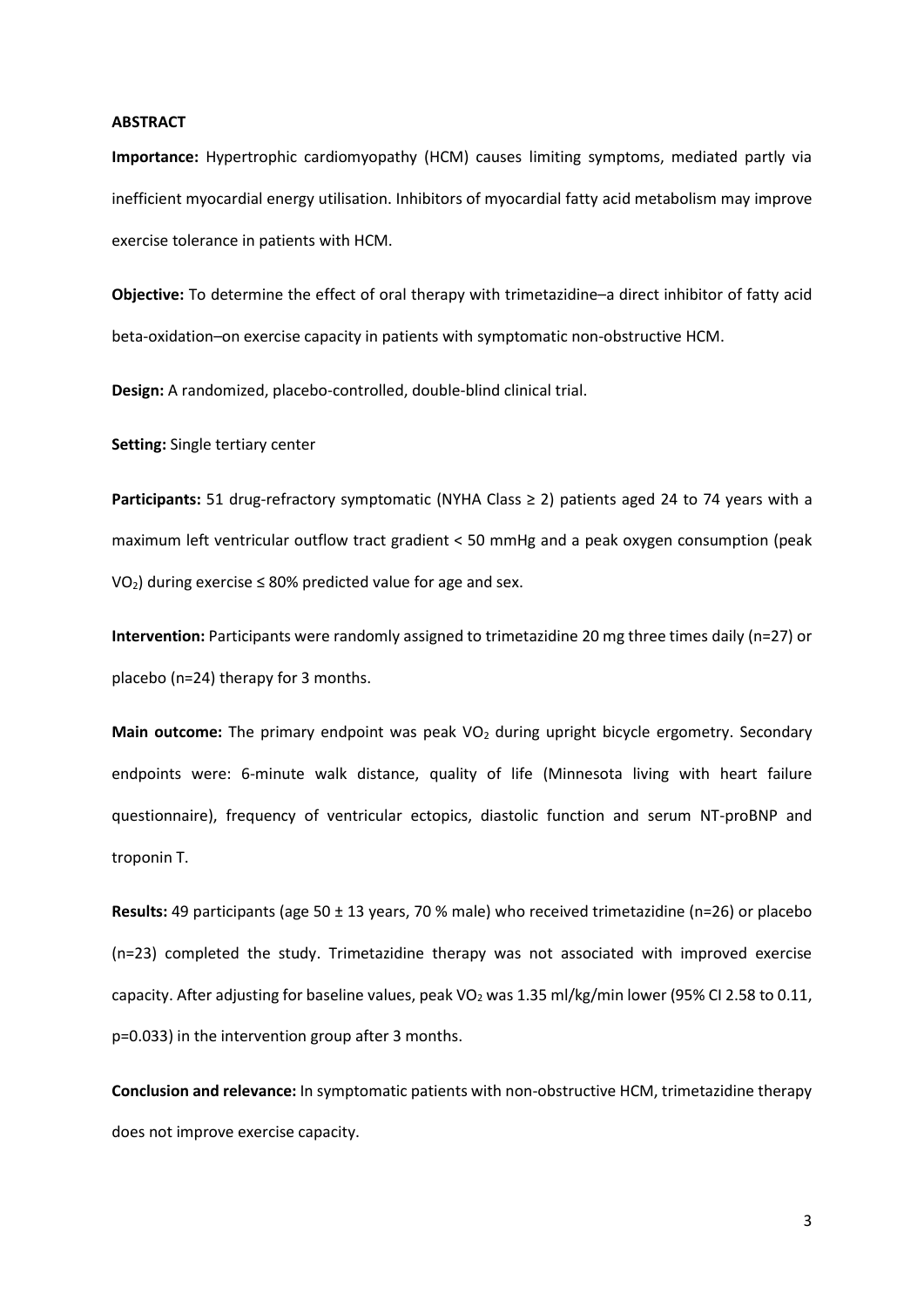#### **INTRODUCTION**

#### **Scientific background and explanation of rationale**

Hypertrophic cardiomyopathy (HCM) is defined clinically by the presence of left ventricular hypertrophy unexplained by loading conditions; it predisposes to sudden cardiac death and progressive heart failure (1). In most patients, it is an autosomal dominant genetic trait caused by mutations cardiac sarcomere protein genes (2). Individuals with exertional symptoms caused by left ventricular outflow tract obstruction (LVOTO) can be treated with drugs or septal reduction therapy. Similar symptoms occur in the absence of LVOTO but medical treatment is often ineffective (1).

Many of the gene mutations that cause HCM increase the energetic cost of cardiomyocyte contraction and relaxation (3). Conventional therapies, such as beta-blockers and non-dihydropyridine calcium antagonists, reduce myocardial energy demands by decreasing heart rate and blood pressure, but their use is limited by side-effects or lack of clinical efficacy. An alternative approach is to stimulate glucose oxidation and reduce fatty acid oxidation through inhibition of fatty acid uptake into the mitochondrion and direct inhibition of β-oxidation (4). Compared to placebo, perhexiline (a carnitine palmitoyl transferase-1 (CPT-1) inhibitor) was shown to improve symptoms and exercise performance in HCM associated with improved myocardial energetics and diastolic filling (5). However, perhexiline is limited by its narrow therapeutic index and potential neuro- and hepatotoxicity when patients are exposed to sustained high plasma levels of the drug. We hypothesized that trimetazidine dihydrochloride, a safe and well tolerated direct inhibitor of β-oxidation, improves symptoms and exercise capacity in patients with non-obstructive HCM.

**Specific objectives/hypothesis:** To assess the effects of trimetazidine in medically refractory symptomatic patients with non-obstructive HCM.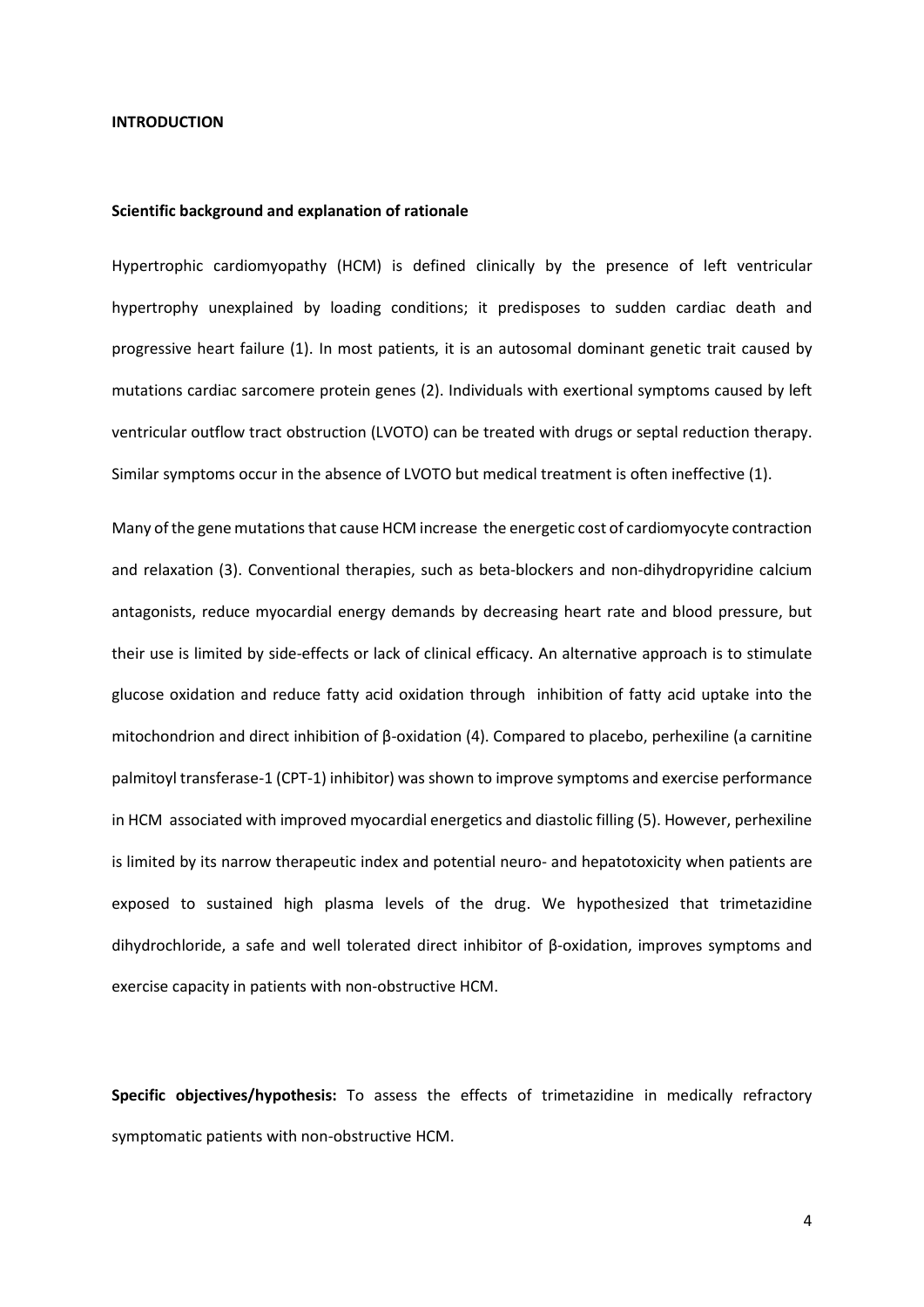#### **METHODS:**

**Trial design:** The study was a non-commercial, investigator led, single center randomized, doubleblind, placebo-controlled, parallel-group design of 3 months duration (ClinicalTrials.gov Identifier: NCT01696370). The study was approved by the National Research Ethics Committee (11/AL/0161) and participants provided written informed consent prior to enrolment. Participants were allocated to placebo or intervention in a ratio of 1:1. The study was conducted according to the principles of the Declaration of Helsinki and monitored by an independent data and safety monitor.

**Participants:** Eligible participants were ≥ 18 years of age with a diagnosis of HCM on stable medical therapy. Participants were symptomatic (NYHA class  $\geq$  2) with reduced exercise capacity during symptom limited bicycle ergometry defined by peak oxygen consumption (peak VO<sub>2</sub>)  $\leq$  80% of predicted values for age and sex. Individuals with diabetes mellitus, renal impairment (eGFR < 60 ml/min) or liver impairment were excluded. After trial commencement, eligibility criteria were amended to include patients with LVOTO < 50mmHg (instead of < 30 mmHg) and individuals with permanent atrial fibrillation and a ventricular rate (< 90 bpm). This was to improve recruitment of more symptomatic drug refractory patients.

**Interventions:** After baseline evaluation, patients were randomized in a double-blind fashion, to receive either trimetazidine 20 mg (n=27) or placebo (n=24) three times daily. No dose adjustments were made. Concomitant medications were continued for the trial duration.

**Outcomes:** The primary end-point was peak VO<sub>2</sub>. Secondary end points were: a) symptom status assessed by the Minnesota living with heart failure questionnaire (MLHFQ) (6); b) exercise capacity assessed by 6-minute walk distance and the sub-maximal cardio-pulmonary exercise parameter VE/VCO<sup>2</sup> slope c) biomarkers: N-terminal pro brain natriuretic peptide (NT-proBNP), troponin T, insulin/glucose ratio and HOMA-IR (Homeostatic Model Assessment of Insulin Resistance). d) systolic and diastolic function on echocardiography and e) ventricular ectopics on 24-hour ambulatory monitoring. Investigations were performed at baseline and 3 months. The study design is shown in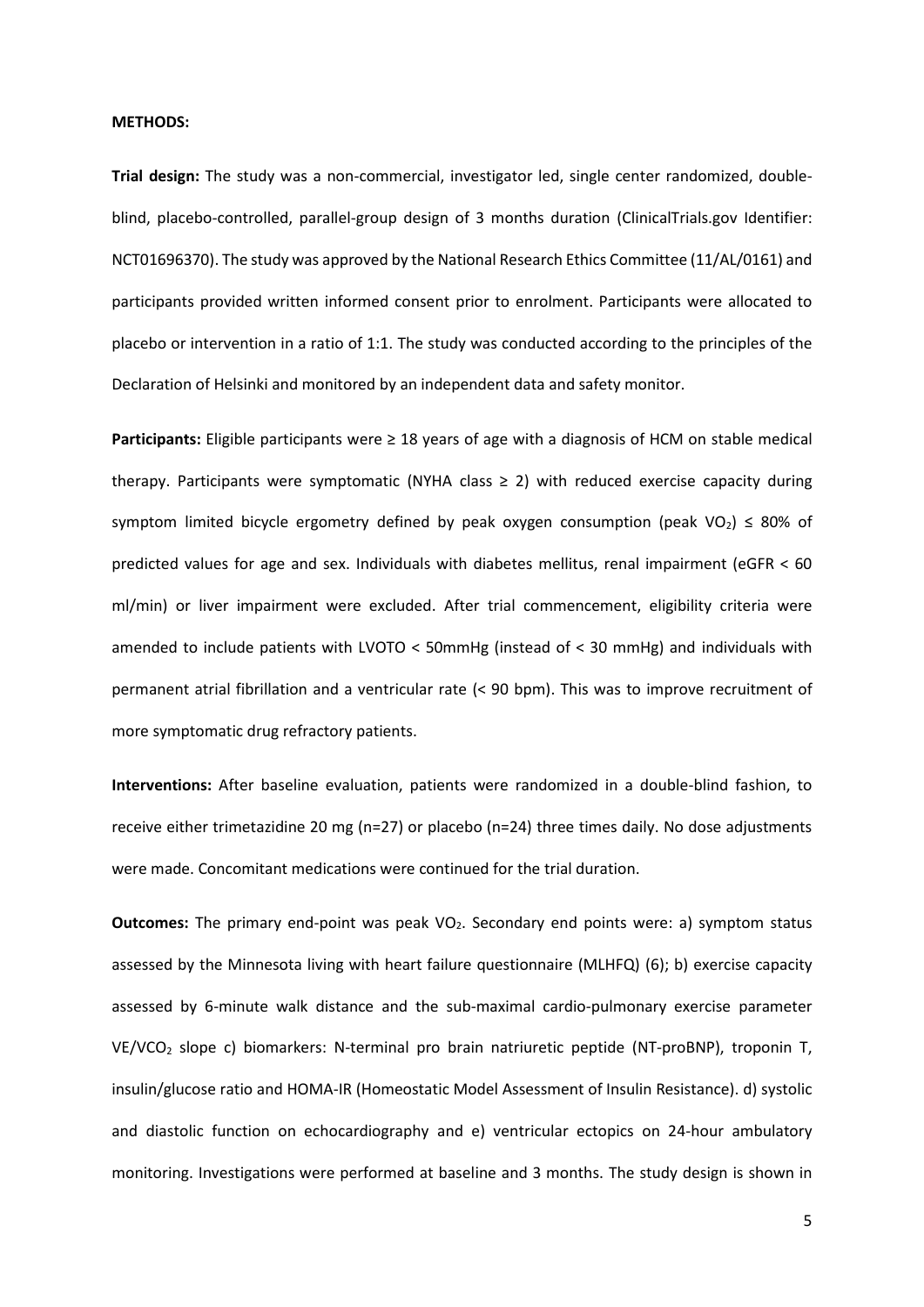Supplementary Figure 1. No changes were made to primary or secondary endpoints after the trial commenced. Adverse events were assessed at the 4-week telephone call and 3-month follow-up visit.

**Sample size:** 72 patients (36 in each group) were required to detect a change in peak VO<sub>2</sub> of 2 ml/kg/min (power of 80% and significance level 5%) using a two-sample t-test. An estimated standard deviation (SD) of 3 ml/kg/min was used in the calculation (5).

**Randomization**: A blinded internet randomization service supplied by Sealed Envelope™ was used with linked randomization list for administrator un-blinding. Participants, researchers and clinicians were blinded to treatment.

**Statistical methods:** Data were analyzed with STATA (Version 14). Analyses were carried out by treatment allocated, using all available data (complete case) with intention to treat principles. Continuous variables were summarized using mean  $\pm$  SD or median and interquartile range (IQR). Categorical variables were presented as frequencies and percentages. A linear regression model, adjusting for baseline peak  $VO<sub>2</sub>$  was used to estimate the treatment effect on the primary outcome. Appropriate regression models were used for the secondary outcomes, adjusted for baselines values. A p-value < 0.05 was taken to indicate statistical significance.

### **RESULTS**

**Recruitment:** All participants were recruited from cardiomyopathy clinics at The Heart Hospital, University College London Hospitals, London, UK between 31<sup>st</sup> May 2012 and 8<sup>th</sup> September 2014. A total of 51 patients were randomized: 24 in the intervention group and 27 in the control group. One patient withdrew from the study and another was excluded from final analysis because of poor compliance. Figure 1 summarizes participant flow through the study. Recruitment was incomplete at the end of the pre-specified enrolment period despite a 6-month extension and protocol amendments. With agreement from the sponsor and an independent advisor we undertook an interim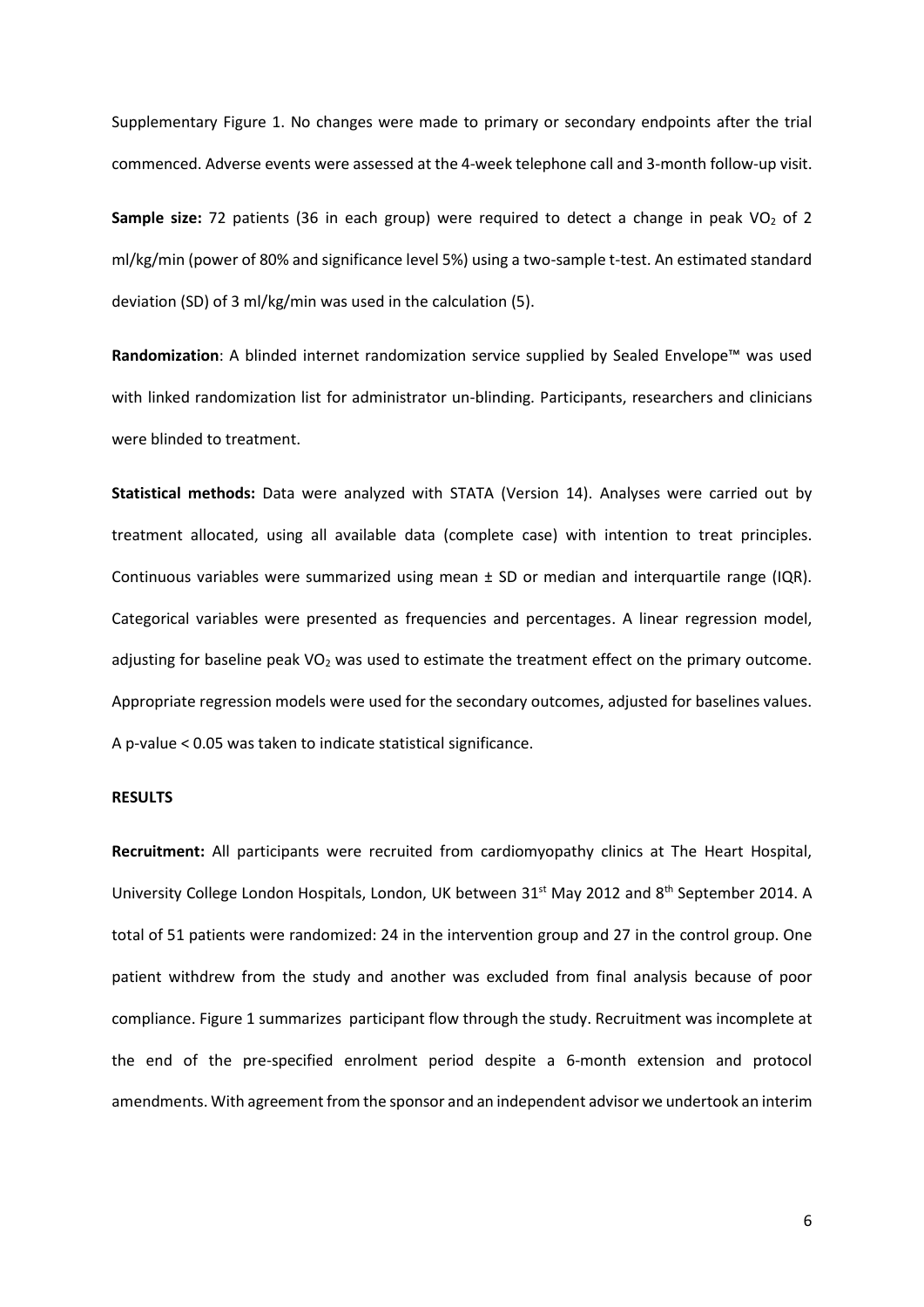statistical analysis. The trial was terminated on 14<sup>th</sup> April 2015. Reasons for screen failure are summarized in Supplementary Table 1.

**Baseline data:** Patient demographics and baseline clinical variables are shown in Table 1. The trimetazidine and placebo groups were well matched.

**Outcomes and estimation:** The effects of placebo and trimetazidine on the primary and secondary outcomes are shown in Supplementary Table 2 and 3. Peak VO<sub>2</sub> increased from 17.36  $\pm$  3.59 to 19.01  $\pm$  4.68 ml/kg/min in the placebo group and from 17.35  $\pm$  3.89 to 17.66  $\pm$  3.53 ml/kg/min in the trimetazidine group. After adjusting for baseline peak VO<sub>2</sub>, the trimetazidine group had a lower peak VO<sub>2</sub> by 1.35 ml/kg/min (95% CI -2.58 to -0.11, p = 0.033 (Table 2). Inspection of the distribution of residuals and residuals versus fitted values did not indicate a violation of the assumptions of linear regression. Figure 2 shows individual changes in peak  $VO<sub>2</sub>$ .

*Exercise capacity:* On average, patients in the trimetazidine group walked 38 meters (95% CI -5 to -72) less than patients in the placebo group at 3 months after adjusting for their baseline walking distance measurements. The median VE/VCO<sub>2</sub> slope was higher by 0.13 (95% CI -1.52 to 1.77) (Table 2 and 3).

*Symptom status:* At 3 months, the adjusted MLHFQ score, adjusting for the baseline values, was lower in the trimetazidine group by 0.8 (95% CI -9.2 to 7.7)

*Echocardiography:* After adjusting for the baseline values, there was no change in adjusted diastolic function, LV ejection fraction, left atrial size or global LV longitudinal systolic strain.

*Biomarkers***:** After adjusting for the baseline values, there was no change in adjusted log NTproBNP and Troponin T at 3 months in the trimetazidine group. The insulin/glucose ratio and HOMA-IR fell in the trimetazidine group indicating improved insulin sensitivity consistent with the known effects of trimetazidine (Table 2 and 3).

7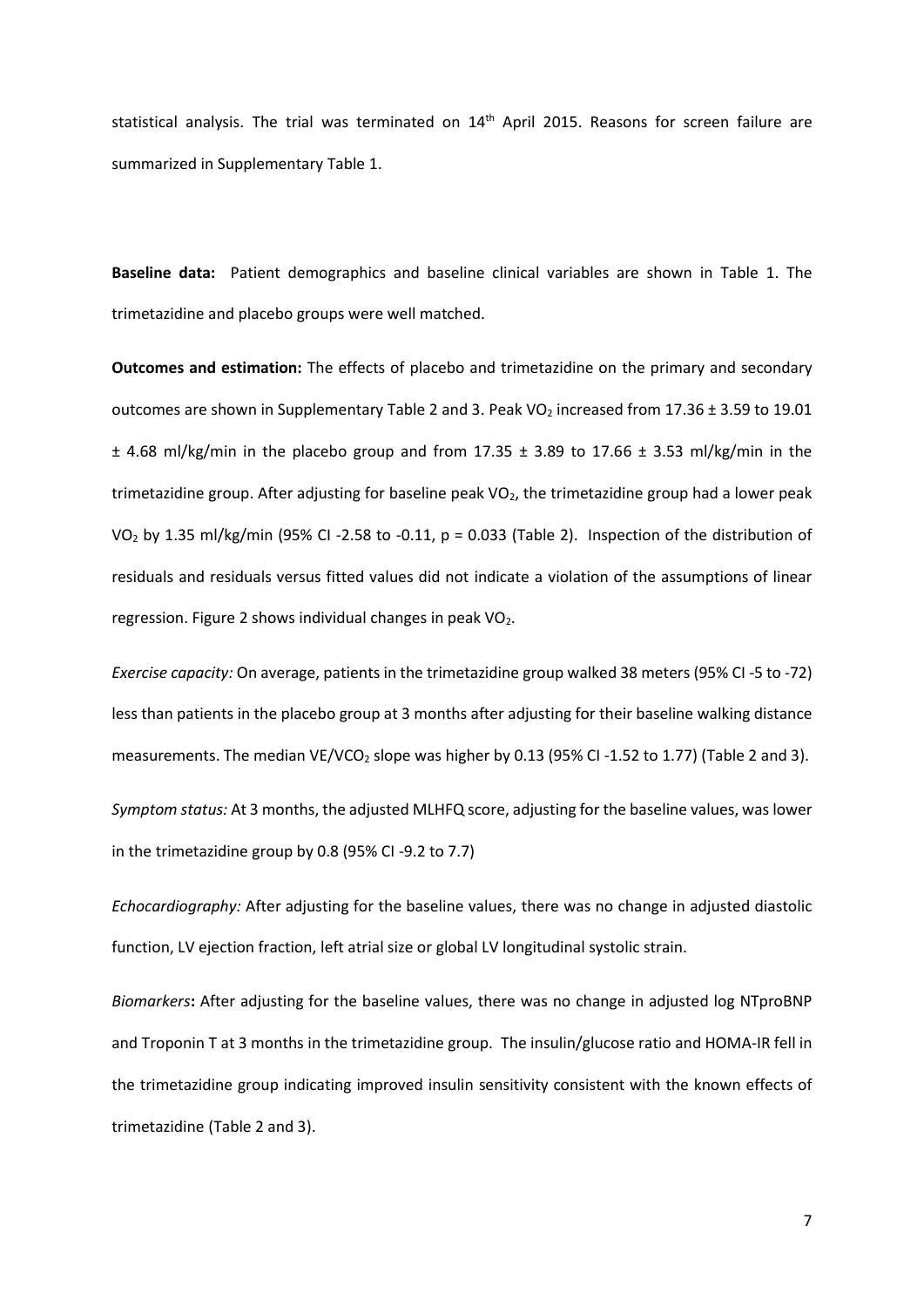*Arrhythmia:* The odds of having more than 500 ventricular ectopics at 3 months in the Trimetazidine group was 0.5 times the odds in the placebo group (95% CI 0.04-6.96).

**Adverse events:** Two serious adverse events (SAEs) affecting a single patient in the placebo group) were recorded (chest pain and respiratory tract infection requiring hospital assessment). Non-serious adverse events are summarized in Supplementary Table 4.

#### **DISCUSSION**

The myocardium depends on oxygen for high-energy phosphate (adenosine triphosphate (ATP)) production by oxidative phosphorylation. In the normal heart, ATP is produced primarily by the metabolism of free fatty acids (FFAs) and carbohydrates, with FFAs accounting for approximately 70% of ATP production in the fasting state (4). In health, FFA oxidation is directly related to plasma FFA concentration, whereas glucose and lactate uptake are inversely related to plasma FFA levels via the Randle effect. Importantly, FFAs are less efficient as a source of myocardial energy as they require approximately 10% more oxygen than glucose in order to produce an equivalent amount of ATP (4). HCM is characterized by a reduction in the concentration of high-energy phosphates in the myocardium (4, 7) possibly due to myocardial ischemia or an energy wasting effect of sarcomere protein gene mutations (8, 9).

Fatty acid oxidation is regulated by the concentration of plasma FFAs, activity of CPT-1 and β-oxidation in the mitochondria. Drugs that inhibit cardiac fatty acid oxidation act in one of three ways: suppression of fatty acid release from adipocytes (e.g. beta-blockers); inhibition of CPT-I and fatty acid uptake into the mitochondria (e.g. perhexiline); and direct inhibition of β-oxidation (e.g. trimetazidine and ranolazine).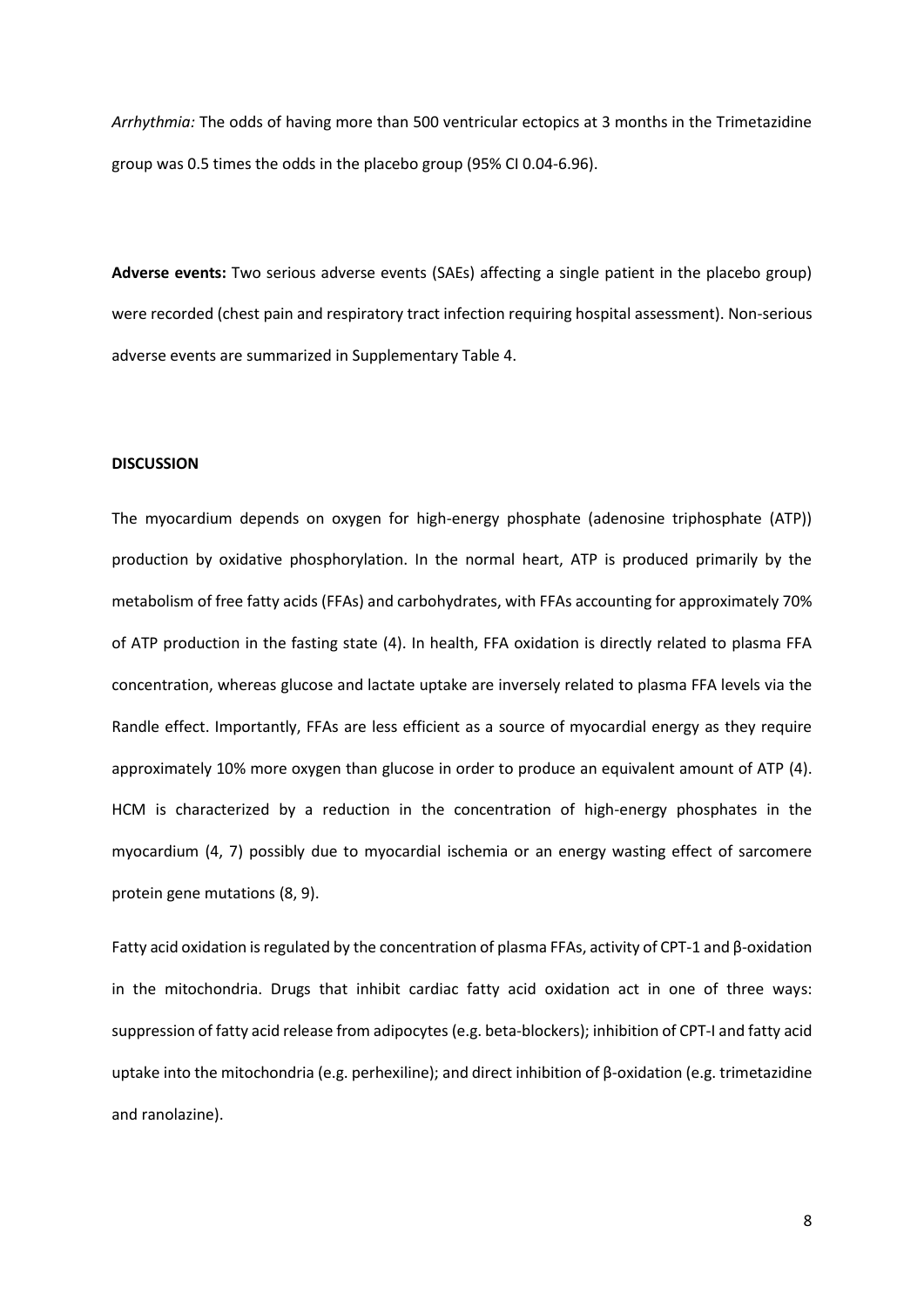Trimetazidine, a reversible competitive inhibitor of 3-ketoacyl-coenzyme A thiolase has a good safety and tolerability profile and in placebo-controlled trials has been shown to improve exercise performance in patients with stable angina and ischemic cardiomyopathy (10-12). Trimetazidine appears to reduce free radical production and prevents accumulation of protons, sodium, and calcium in the myocyte (13).

In this study, we demonstrated no beneficial effect of trimetazidine on exercise capacity in patients with HCM. A negative result was also reported with ranolazine in HCM (14). This may reflect the weaker inhibition of fatty acid metabolism compared to CPT-1 inhibitors or that the 3-month duration of therapy was insufficient to improve symptoms. The fact that there was a 2 ml/kg/min increase in the placebo group could potentially represent a harmful effect of the drug but the change was within the 95% confidence interval of the study design.

**Limitations:** The study was stopped before the end of planned recruitment due to unanticipated reluctance for patients to participate because of travel distance and work commitments. The sample size in both arms was small so the power to examine the association between baseline characteristics and outcomes was limited. There was no measure of blood trimetazidine concentration, so compliance was assessed by diary card and pill counting.

#### **Conclusions**

Trimetazidine therapy does not improve exercise capacity in symptomatic patients with nonobstructive HCM.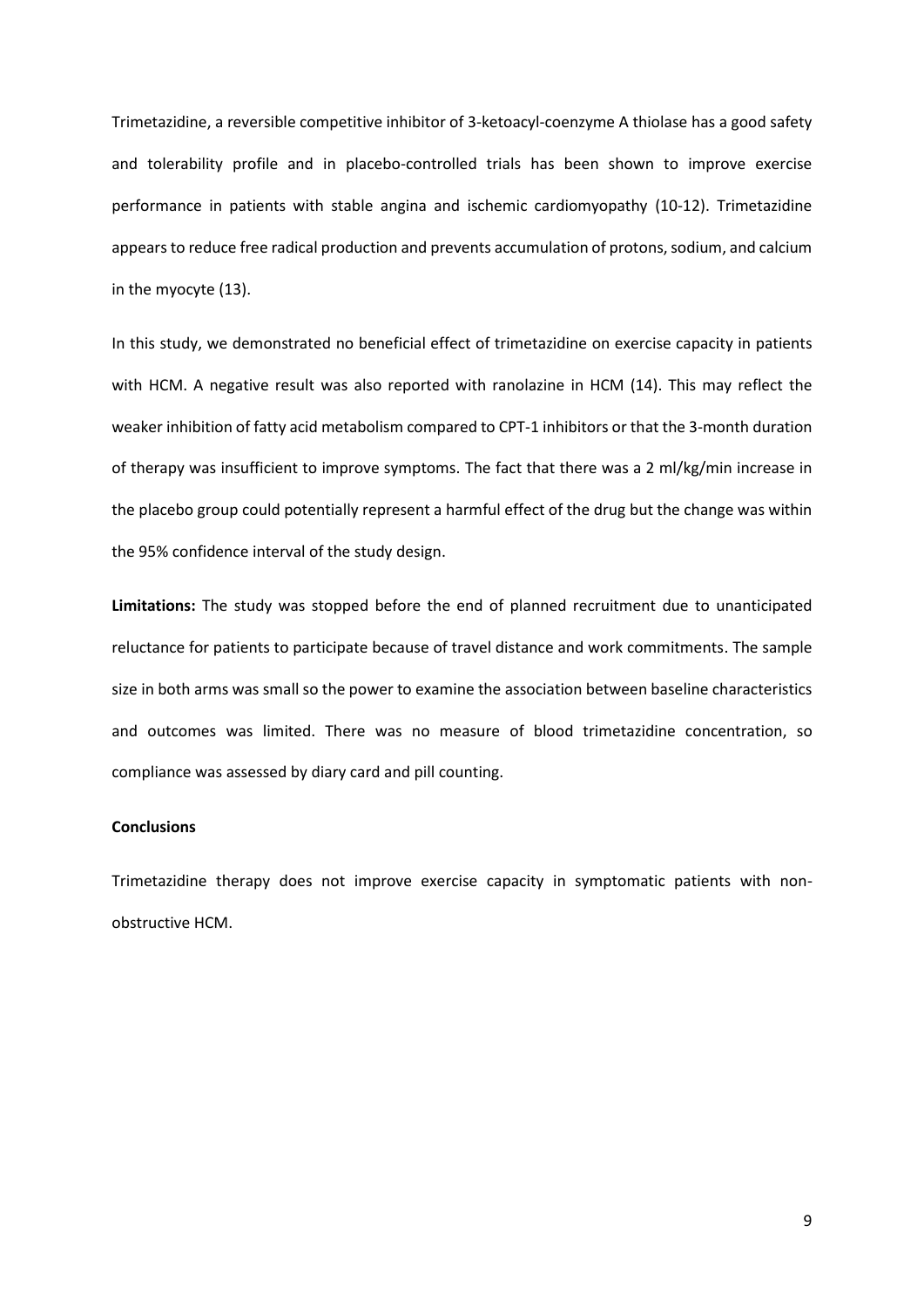#### **OTHER INFORMATION**

#### **Trial registration:** https://clinicaltrials.gov/ct2/show/NCT01696370

**Protocol:** The protocol is available from the sponsor. Biomedical Research Centre Research & Development, Maple House Suite A 1st floor, 149 Tottenham Court Road, London W1T 7DN

# **ACKNOWLEDGEMENTS**

This was an investigator-led trial sponsored by University College London. We thank Bryan Mist and Kalaiarasi Janagarajan for their help with the CPET and echocardiography protocols. We thank all the participants who dedicated time to participate in the study.

**Funding:** The study was funded by a Clinical Research Training Fellowship from the British Heart Foundation awarded to CJC (FS/10/027/28248) and received additional support from a project grant awarded by UCLH/UCL NIHR Comprehensive Biomedical Research Centre. The funding organisations had no role in the design and conduct of the study; collection, management, analysis, and interpretation of the data; preparation, review, or approval of the manuscript; and decision to submit the manuscript for publication.

**Contributors:** CJC, MPF and PME were responsible for the concept and design of the study. CJC, LM, RH led study recruitment. RO and KR were responsible for database design and management. OW and AP assisted with data collection and management. CJC and PME had full access to all the data in the study and take responsibility for the integrity of the data and the accuracy of the data analysis. RO and MP conducted and are responsible for data analysis. CJC drafted the manuscript. AAP, MT, WJM, MPF assisted with interpretation of the data. All authors provided critical review of the manuscript and were responsible for the decision to submit the manuscript for publication.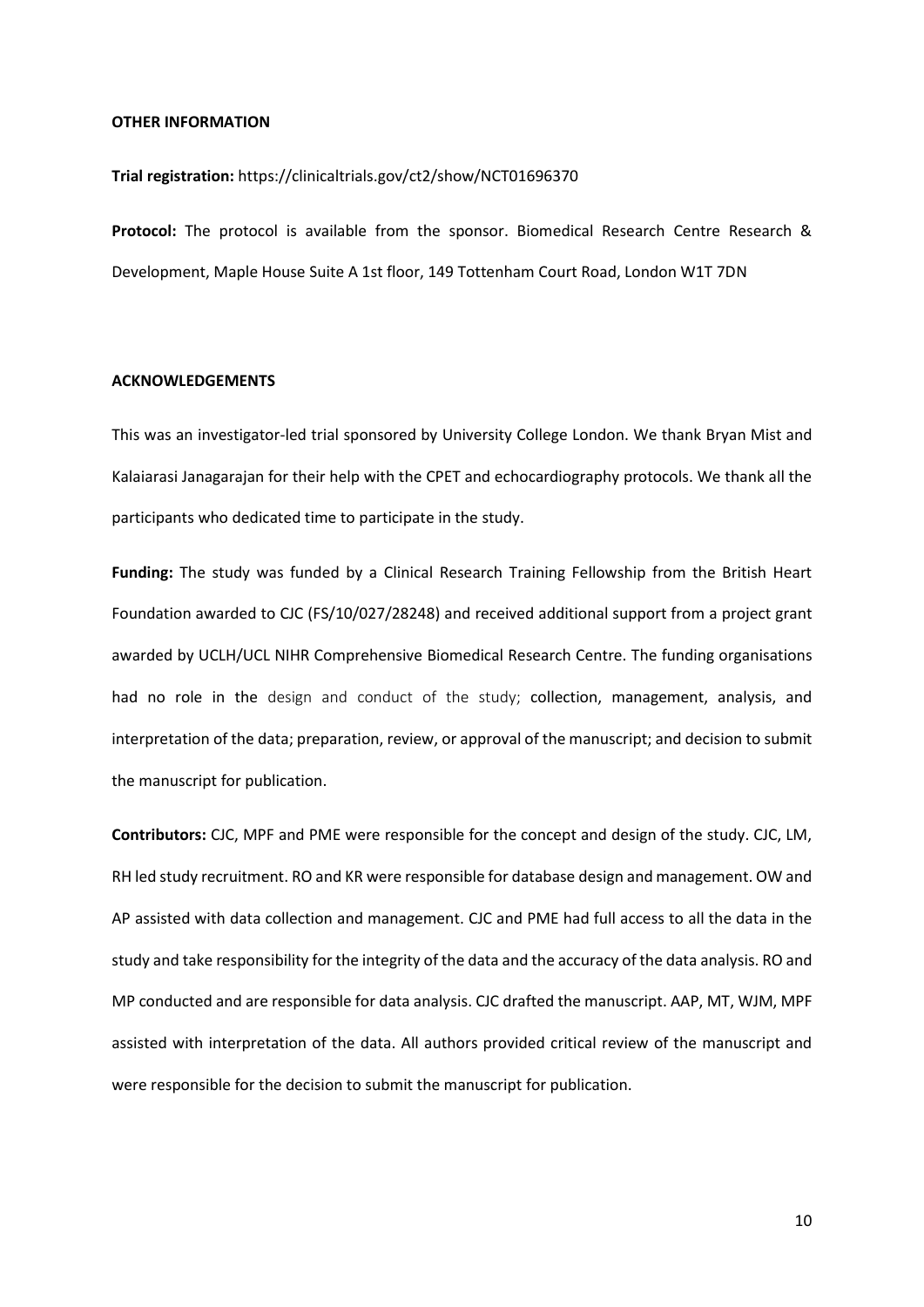# **REFERENCES**

1. Authors/Task Force m, Elliott PM, Anastasakis A, Borger MA, Borggrefe M, Cecchi F, et al. 2014 ESC Guidelines on diagnosis and management of hypertrophic cardiomyopathy: the Task Force for the Diagnosis and Management of Hypertrophic Cardiomyopathy of the European Society of Cardiology (ESC). Eur Heart J. 2014;35(39):2733-79.

2. Marian AJ, Braunwald E. Hypertrophic Cardiomyopathy: Genetics, Pathogenesis, Clinical Manifestations, Diagnosis, and Therapy. Circulation research. 2017;121(7):749-70.

3. Ashrafian H, Watkins H. Myocardial dysfunction in hypertrophic cardiomyopathy. Circulation. 2001;104(25):E165.

4. Stanley WC, Recchia FA, Lopaschuk GD. Myocardial substrate metabolism in the normal and failing heart. Physiol Rev. 2005;85(3):1093-129.

5. Abozguia K, Elliott P, McKenna W, Phan TT, Nallur-Shivu G, Ahmed I, et al. Metabolic modulator perhexiline corrects energy deficiency and improves exercise capacity in symptomatic hypertrophic cardiomyopathy. Circulation. 2010;122(16):1562-9.

6. Rector TS, Cohn JN. Assessment of patient outcome with the Minnesota Living with Heart Failure questionnaire: reliability and validity during a randomized, double-blind, placebo-controlled trial of pimobendan. Pimobendan Multicenter Research Group. Am Heart J. 1992;124(4):1017-25.

7. Crilley JG, Boehm EA, Blair E, Rajagopalan B, Blamire AM, Styles P, et al. Hypertrophic cardiomyopathy due to sarcomeric gene mutations is characterized by impaired energy metabolism irrespective of the degree of hypertrophy. J Am Coll Cardiol. 2003;41(10):1776-82.

8. Olivotto I, Girolami F, Sciagra R, Ackerman MJ, Sotgia B, Bos JM, et al. Microvascular function is selectively impaired in patients with hypertrophic cardiomyopathy and sarcomere myofilament gene mutations. Journal of the American College of Cardiology. 2011;58(8):839-48.

9. Timmer SA, Knaapen P. Coronary microvascular function, myocardial metabolism, and energetics in hypertrophic cardiomyopathy: insights from positron emission tomography. Eur Heart J Cardiovasc Imaging. 2013;14(2):95-101.

10. Fragasso G, Palloshi A, Puccetti P, Silipigni C, Rossodivita A, Pala M, et al. A randomized clinical trial of trimetazidine, a partial free fatty acid oxidation inhibitor, in patients with heart failure. J Am Coll Cardiol. 2006;48(5):992-8.

11. Vitale C, Wajngaten M, Sposato B, Gebara O, Rossini P, Fini M, et al. Trimetazidine improves left ventricular function and quality of life in elderly patients with coronary artery disease. Eur Heart J. 2004;25(20):1814-21.

12. Ciapponi A, Pizarro R, Harrison J. Trimetazidine for stable angina. Cochrane Database Syst Rev. 2005(4):CD003614.

13. Stanley WC, Marzilli M. Metabolic therapy in the treatment of ischaemic heart disease: the pharmacology of trimetazidine. Fundam Clin Pharmacol. 2003;17(2):133-45.

14. Olivotto I, Camici PG, Merlini PA, Rapezzi C, Patten M, Climent V, et al. Efficacy of Ranolazine in Patients With Symptomatic Hypertrophic Cardiomyopathy: The RESTYLE-HCM Randomized, Double-Blind, Placebo-Controlled Study. Circ Heart Fail. 2018;11(1):e004124.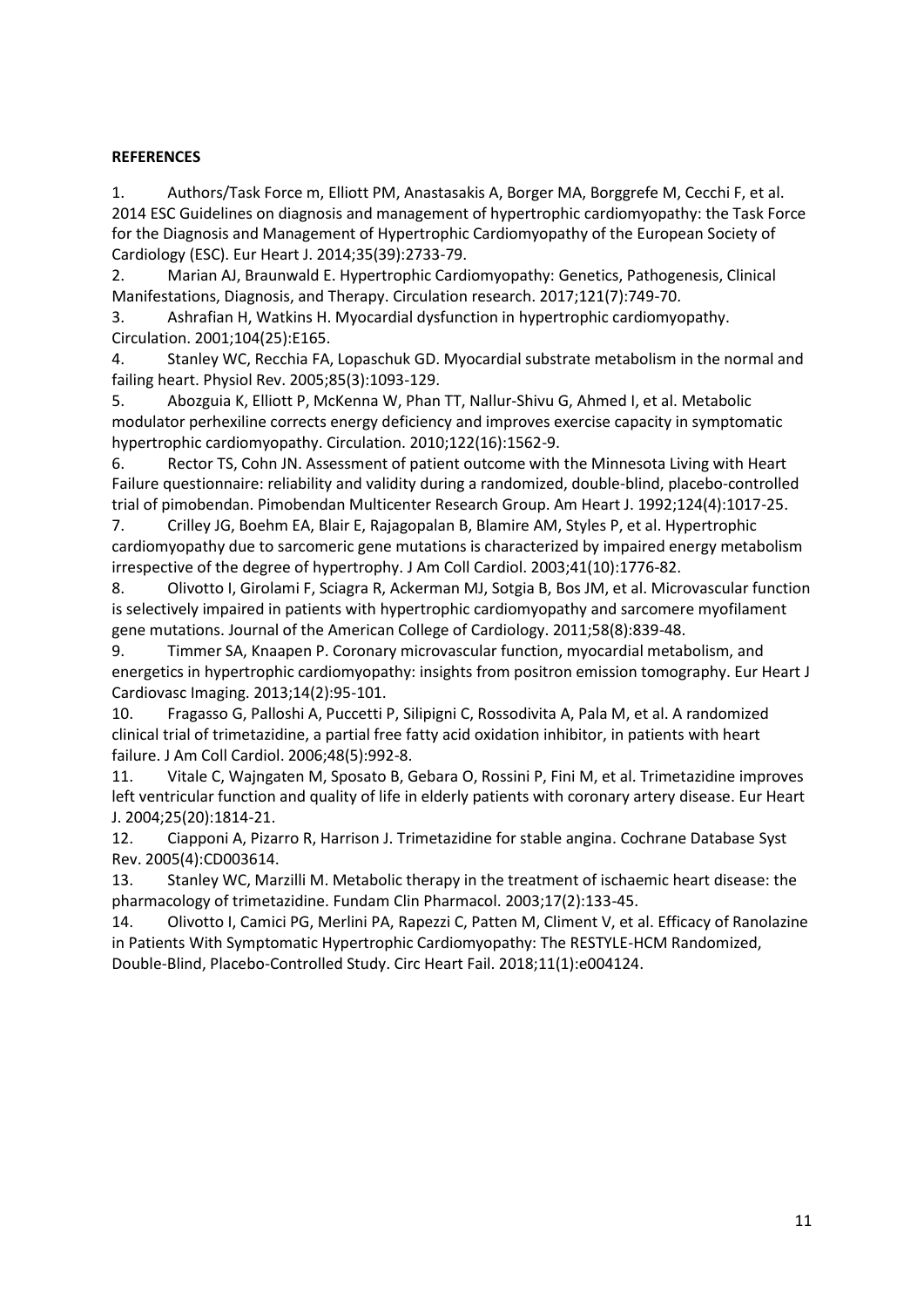# **Figure 1. Flow diagram of the study cohort**

*Abbreviations: N/A not applicable*

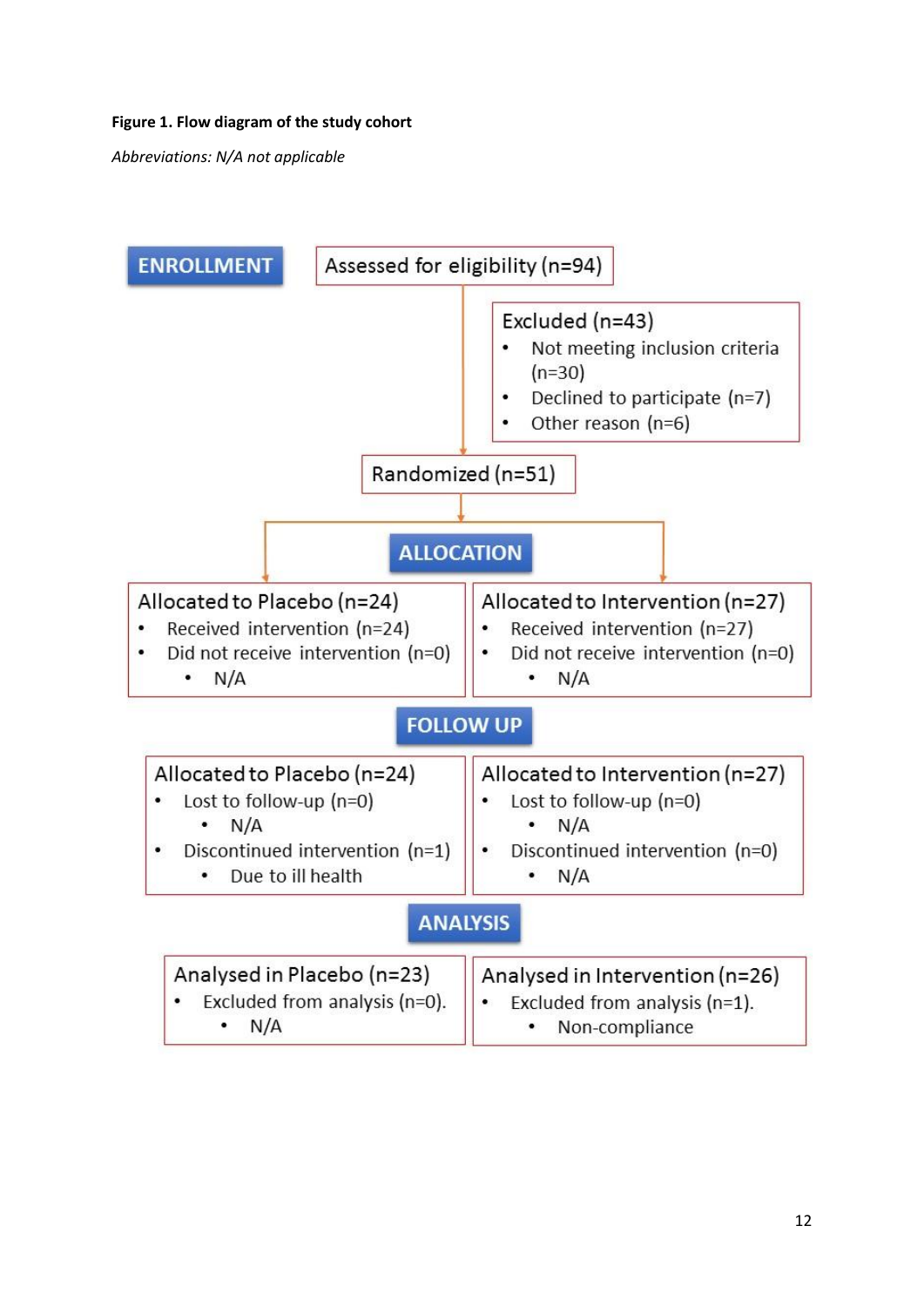**Figure 2. Study primary outcome.** The effects of placebo and trimetazidine on exercise capacity. Peak VO<sub>2</sub> increased from 17.36 ± 3.59 to 19.01 ± 4.68 ml/kg/min in the Placebo group and from 17.35 ± 3.89 to 17.65 ± 3.53 ml/kg/min in the Trimetazidine group.

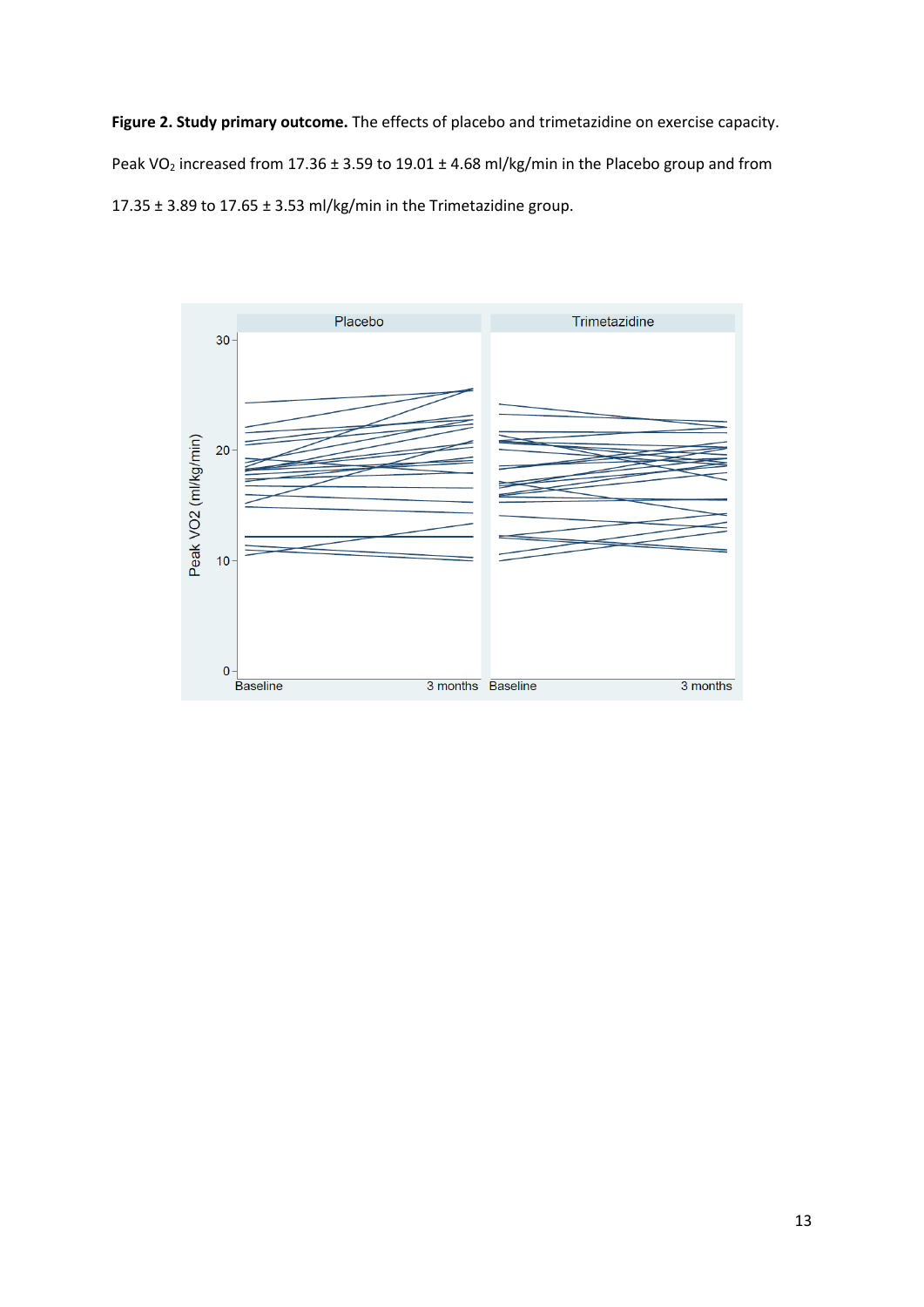**Table 1. Descriptive statistics for baseline variables in 51 patients.** Categorical variables are described as number (%) and continuous variables as median (IQR, interquartile range) or mean ± standard deviation (range).

|                                        | Trimetazidine (n=27)     | Placebo (n=24)           |
|----------------------------------------|--------------------------|--------------------------|
| Male                                   | 18 (67%)                 | 18 (75%)                 |
| Caucasian                              | 17 (63%)                 | 19 (79%)                 |
| Age (years)                            | $49 \pm 13 (25 - 69)$    | $51 \pm 14 (24 - 74)$    |
| Weight (kg)                            | $87 \pm 23 (47 - 132)$   | $87 \pm 18 (49 - 133)$   |
| Height (cm)                            | $171 \pm 10 (155 - 191)$ | $175 \pm 10 (153 - 192)$ |
| Body Mass Index ( $\text{kg/m}^2$ )    | $29 \pm 6 (18 - 42)$     | $28 \pm 5 (21 - 38)$     |
| Pulse (beats per minute)               | $69 \pm 11 (50 - 88)$    | $69 \pm 10 (51 - 85)$    |
| Systolic BP (mmHg)                     | $118 \pm 15 (90 - 151)$  | $120 \pm 19 (92 - 173)$  |
| Diastolic BP (mm Hg)                   | $73 \pm 9 (56 - 87)$     | $72 \pm 6 (62 - 89)$     |
| Creatinine (µmol/L)                    | $90 \pm 18 (50 - 131)$   | $83 \pm 13 (60 - 105)$   |
| Haemoglobin (g/L)                      | 14.7 (IQR 13.7 - 15.4)   | 14.7 (IQR 13.9 - 15.5)   |
| Current or ex-smoker                   | 19 (70%)                 | 14 (58%)                 |
| Alcohol (units per week)               | $5 \pm 8 (0 - 30)$       | $8 \pm 9 (0 - 40)$       |
| Electrocardiogram                      |                          |                          |
| Sinus rhythm                           | 18 (69%)                 | 17 (71%)                 |
| <b>Atrial Fibrillation</b>             | 2(8%)                    | 4 (17%)                  |
| Paced rhythm                           | 6(22%)                   | 3(12%)                   |
| QRS interval (msec)                    | $122 \pm 34 (82 - 212)$  | $126 \pm 35 (80 - 194)$  |
| <b>Medical History</b>                 |                          |                          |
| Hypertension                           | 5 (19%)                  | $0(0\%)$                 |
| Paroxysmal atrial fibrillation         | 1(4%)                    | 1(4%)                    |
| Implantable Cardioverter Defibrillator | 11 (41%)                 | 12 (50%)                 |
| Septal myectomy                        | 5 (19%)                  | 8 (33%)                  |
| Alcohol septal ablation                | 1(4%)                    | 2(8%)                    |
| <b>CRT</b> device                      | 1(4%)                    | $0(0\%)$                 |
| <b>Concomitant Medication</b>          |                          |                          |
| Bisoprolol                             | 12 (44%)                 | 10 (42%)                 |
| Verapamil                              | 9 (33%)                  | 5(21%)                   |
| Disopyramide                           | 1(4%)                    | 3(13%)                   |
| Aspirin                                | 12 (44%)                 | 5(21%)                   |
| Clopidogrel                            | 1(4%)                    | 1(4%)                    |
| Warfarin                               | 10 (37%)                 | 13 (54%)                 |
| Spironolactone                         | 8 (30%)                  | 11 (46%)                 |
| Simvastatin                            | 5 (19%)                  | 3(13%)                   |
|                                        |                          |                          |

*Abbreviations: BP blood pressure, CRT cardiac resynchronisation therapy,*